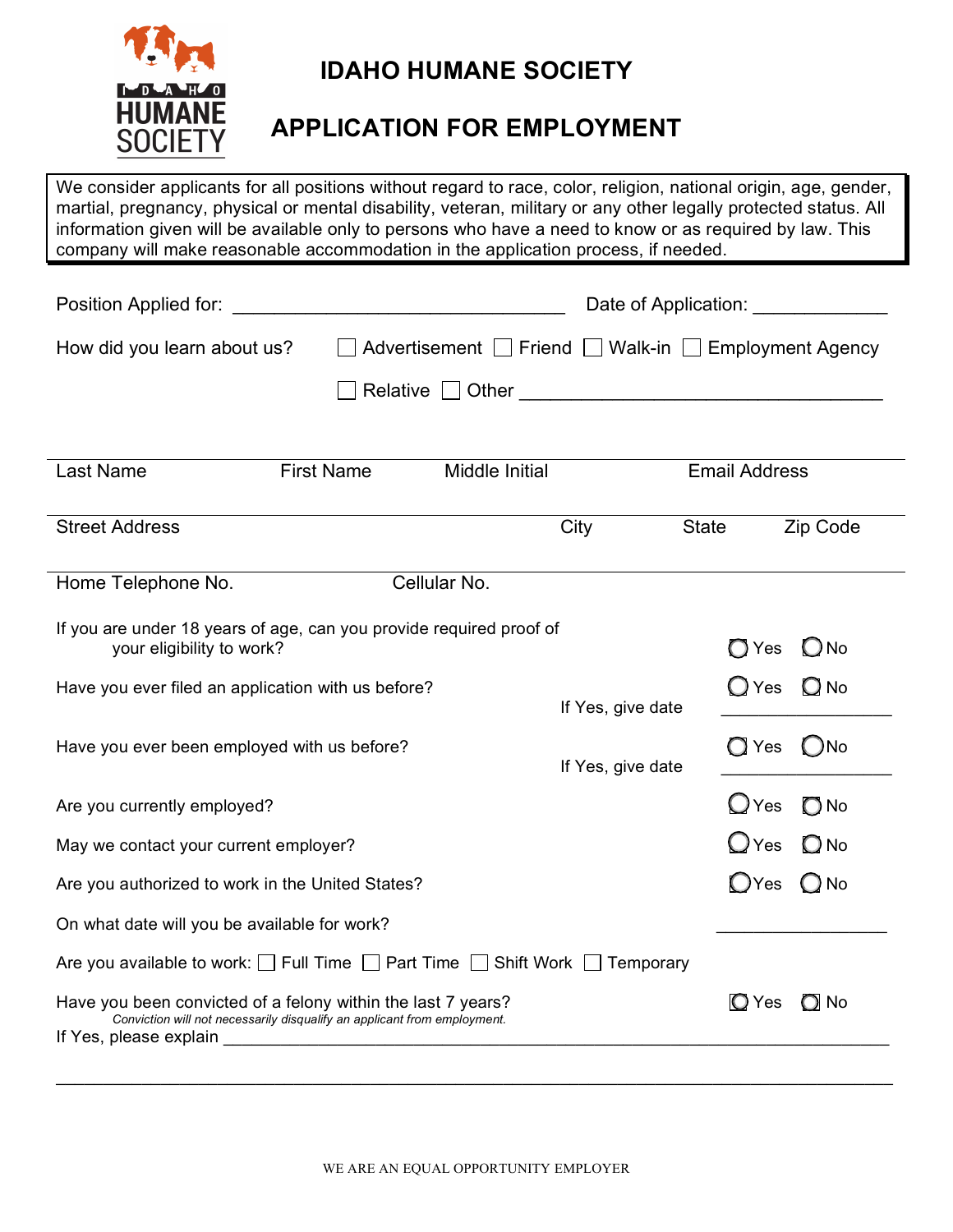# **Education**

|                                                                                                   | <b>High School</b> | <b>Trade School</b> | Undergraduate<br><b>College/University</b> | <b>Graduate/Professional</b> |
|---------------------------------------------------------------------------------------------------|--------------------|---------------------|--------------------------------------------|------------------------------|
| School Name and<br>Location                                                                       |                    |                     |                                            |                              |
| Did you graduate?                                                                                 |                    |                     |                                            |                              |
| Describe Course of Study                                                                          |                    |                     |                                            |                              |
| Describe any specialized training,<br>apprenticeship, skills and extra-curricular<br>activities   |                    |                     |                                            |                              |
| Describe any honors you have received                                                             |                    |                     |                                            |                              |
| State any additional information you feel may<br>be helpful to us in considering your application |                    |                     |                                            |                              |

### **List professional, trade, business or civic activities and offices held.**

You may exclude memberships which would reveal race, color, religion, national origin, age, gender, martial, pregnancy, physical or mental disability, veteran, military or any other legally protected status.

\_\_\_\_\_\_\_\_\_\_\_\_\_\_\_\_\_\_\_\_\_\_\_\_\_\_\_\_\_\_\_\_\_\_\_\_\_\_\_\_\_\_\_\_\_\_\_\_\_\_\_\_\_\_\_\_\_\_\_\_\_\_\_\_\_\_\_\_\_\_\_\_\_\_\_\_\_\_\_\_

\_\_\_\_\_\_\_\_\_\_\_\_\_\_\_\_\_\_\_\_\_\_\_\_\_\_\_\_\_\_\_\_\_\_\_\_\_\_\_\_\_\_\_\_\_\_\_\_\_\_\_\_\_\_\_\_\_\_\_\_\_\_\_\_\_\_\_\_\_\_\_\_\_\_\_\_\_\_\_\_

 $\_$ 

### **References**

Give name, address and telephone number of three references who are not related to you and are not previous employers.

| . . | <u> 1989 - Johann Stoff, amerikansk politiker (d. 1989)</u> |
|-----|-------------------------------------------------------------|
|     |                                                             |
| 2.  |                                                             |
| 3.  |                                                             |
|     |                                                             |

| Are you able to perform the essential functions of the job for which you |  |
|--------------------------------------------------------------------------|--|
| are applying?                                                            |  |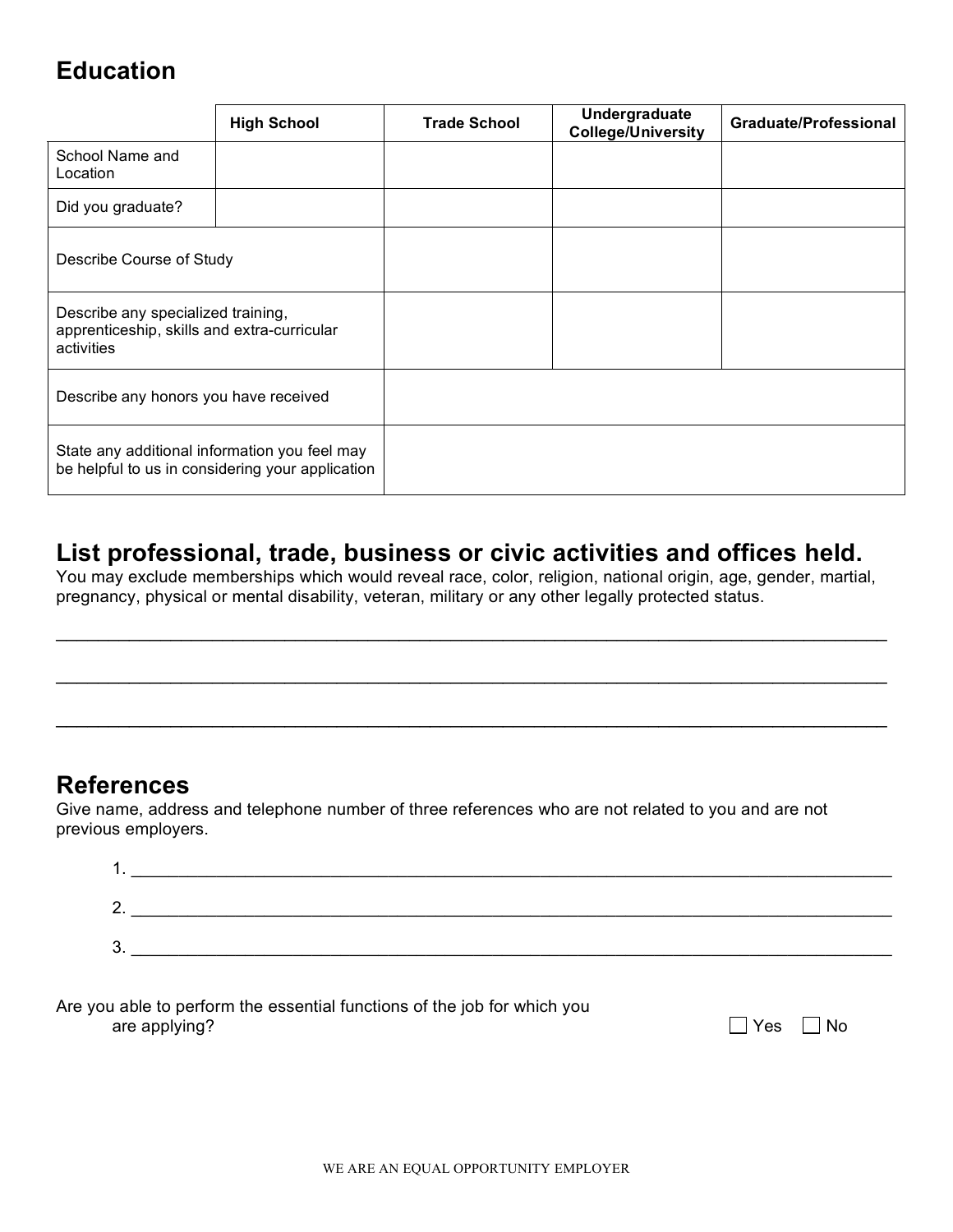## **Employment Experience**

Start with your present or last job. Include any job-related volunteer activities or other related assignments. You may exclude organizations which indicate race, color, religion, national origin, age, gender, martial, pregnancy, physical or mental disability, veteran, military or any other legally protected status.

| Employer            |            | Dates Employed     |       |                       |
|---------------------|------------|--------------------|-------|-----------------------|
|                     |            | From               | To    | <b>Work Performed</b> |
| Address             |            |                    |       |                       |
|                     |            |                    |       |                       |
| Telephone Number(s) |            | Hourly Rate/Salary |       |                       |
|                     |            | Starting           | Final |                       |
| Job Title           | Supervisor |                    |       |                       |
|                     |            |                    |       |                       |
| Reason for Leaving  |            |                    |       |                       |
|                     |            |                    |       |                       |

| Employer            |            | Dates Employed     |       |                       |
|---------------------|------------|--------------------|-------|-----------------------|
|                     |            | From               | To    | <b>Work Performed</b> |
| Address             |            |                    |       |                       |
|                     |            |                    |       |                       |
| Telephone Number(s) |            | Hourly Rate/Salary |       |                       |
|                     |            | Starting           | Final |                       |
| Job Title           | Supervisor |                    |       |                       |
|                     |            |                    |       |                       |
| Reason for Leaving  |            |                    |       |                       |
|                     |            |                    |       |                       |

| Employer            |            | Dates Employed     |       |                       |
|---------------------|------------|--------------------|-------|-----------------------|
|                     |            | From               | To    | <b>Work Performed</b> |
| Address             |            |                    |       |                       |
|                     |            |                    |       |                       |
| Telephone Number(s) |            | Hourly Rate/Salary |       |                       |
|                     |            | Starting           | Final |                       |
| Job Title           | Supervisor |                    |       |                       |
|                     |            |                    |       |                       |
| Reason for Leaving  |            |                    |       |                       |
|                     |            |                    |       |                       |

| Employer            |            | Dates Employed            |       |                       |
|---------------------|------------|---------------------------|-------|-----------------------|
|                     |            | From                      | To    | <b>Work Performed</b> |
| Address             |            |                           |       |                       |
|                     |            |                           |       |                       |
| Telephone Number(s) |            | <b>Hourly Rate/Salary</b> |       |                       |
|                     |            | Starting                  | Final |                       |
| Job Title           | Supervisor |                           |       |                       |
|                     |            |                           |       |                       |
| Reason for Leaving  |            |                           |       |                       |
|                     |            |                           |       |                       |

*If you need additional space, please continue on a separate sheet of paper.*

#### **Special Skills and Qualifications**

Summarize special job-related skills and qualifications acquired from employment or other experience.